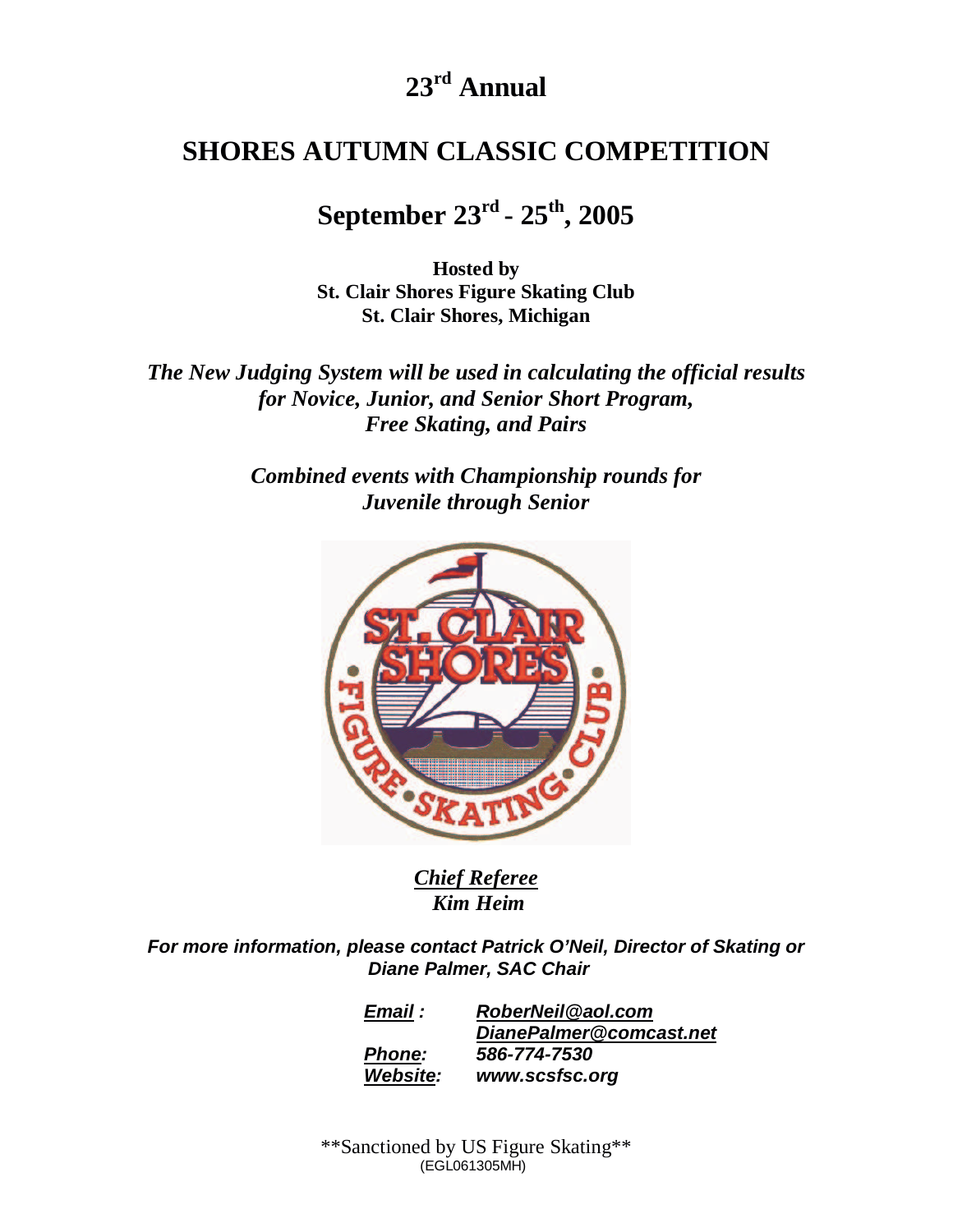#### **2005 Shores Autumn Classic – Official Announcement September 23rd-25th, 2005**

Sanctioned by: USFS (EGL061305MH) Sponsored by: St. Clair Shores FSC

The 23 rd Annual **"SHORES AUTUMN CLASSIC"** Invitational competition will be held at the St. Clair Shores Civic Arena, 20000 Stephens Drive, St. Clair Shores, MI, beginning Friday, September 23<sup>rd</sup> and ending Sunday, September 25<sup>th</sup>, 2005. No admission fee will be charged.

**RULES** The 2005 Shores Autumn Classic will be conducted in accordance with the rules set fourth in the 2005 edition of the USFSA Rulebook. Requirements for Juvenile through Senior Short Program events will be those announced by the USFS for 2005-2006 that will go into effect August 1, 2005. Rules adopted by the 2005 Governing Council that take effect September 1, 2005 will be in effect for all events. Note we are using the new judging system for Novice-Senior events. Please consult the clarifications sheet put out mid-August on U.S. Figure Skating website for all updated rules for Juvenile through Senior Singles and Pairs.

**ELIGIBILITY –** The competition is open to all amateurs or reinstated amateurs who are USFS members, and shall be eligible to enter events based on test status as of **August 15, 2005.** Basic through Preliminary skaters will be grouped by birthdate.

**EVENTS –** Low Beginner through Open Juvenile Free Style, Juvenile Short Program, Compulsory Moves, Pairs, Spins and Moves events are initial rounds. Low Beginner through Preliminary levels will be placed by age, Pre-Juvenile will be placed randomly in appropriate flights.

Pre-Juvenile and Juvenile Free Style events will consist of both an initial and Championship round, if numbers warrant.

Intermediate, Novice, Junior and Senior freestyle events will be combined events consisting of both a Short Program and Free Skate Program in the initial round. If numbers warrant, a Championship round will be held. Only the Free Skate Program will be skated in the Championship round.

**DANCE** – There will be competition in Solo Dance.

**AWARDS –** Medals will be awarded through fourth place in the Championship rounds. A trophy will be awarded to the Championship round winner. Ribbons will be awarded for fifth through eighth places in the initial and Championship rounds. In addition, a Points Trophy will be awarded to the club that accumulates the most points during the competition. Points are awarded according to the skaters' first through fourth placements in all events. To qualify for this award, skaters must represent and be registered members of his/her home club for 2005-2006 and his/her entry form must be certified by an authorized official from the club indicated on the entry form.

ENTRIES AND FEES - All entries must be postmarked no later than August 15, 2005. Late entries will be accepted by the discretion of the committee and will include an additional late fee of \$35.00. Entry fees are per person, per event, U.S. Dollars. There will be a \$35.00 service fee assessed if the skater enters the wrong event and it has to be changed. A \$35.00 service fee will be assessed for returned/NSF checks. If these fees apply, they must be paid before the skater **competes.**

**REGISTRATION –**The official registration desk will be located in the lobby, and will be open from the start of competition until the close of competition each day. **COMPETITORS MUST CHECK IN AT THE REGISTRATION DESK AT LEAST ONE HOUR BEFORE THEIR EVENT.**

**OFFICIAL NOTICES –**An official bulletin board will be maintained in the lobby. Posting of schedules and announcements thereon shall constitute sufficient official notice in competitors, coaches, and officials. Check the official bulletin board immediately upon arrival for any changes in event time.

**MUSIC -** will be reproduced through the arena sound systems on **CASSETTES or CD'S** only furnished by the competitor. Cassettes must be clearly marked with the competitor's name on the side to be played. **All competitors must have additional cassettes available as back-up during their event at rink side.** It is highly recommended that all competitors use the five minute cassette tapes for the best sound quality.

**OFFICIAL ARENAS –** All practice ice and competition events will take place at the St. Clair Shores Civic Arena, 20000 Stephens Drive, St. Clair Shores, Michigan. The two ice surfaces measure 85' x 200'. The facility has locker rooms, ample parking and a concession area.

**PRACTICE ICE –** Official practice ice will be available starting on Thursday, September 22, 2005. All practice ice sessions will run thirty (30) minutes at a charge of \$10.00 per session/person. Practice ice will be sold on a first come, first served basis. A complete practice ice schedule will accompany each competitor's confirmation and reservations can be mailed in, with appropriate fees, at that time. **PRACTICE ICE WILL NOT BE SOLD OVER THE PHONE OR BY FAX.**

**CRITIQUES -** Judging Critiques will be held for Intermediate through Senior levels for Free Skate initial round events immediately after each event in a designated conference room at the arena.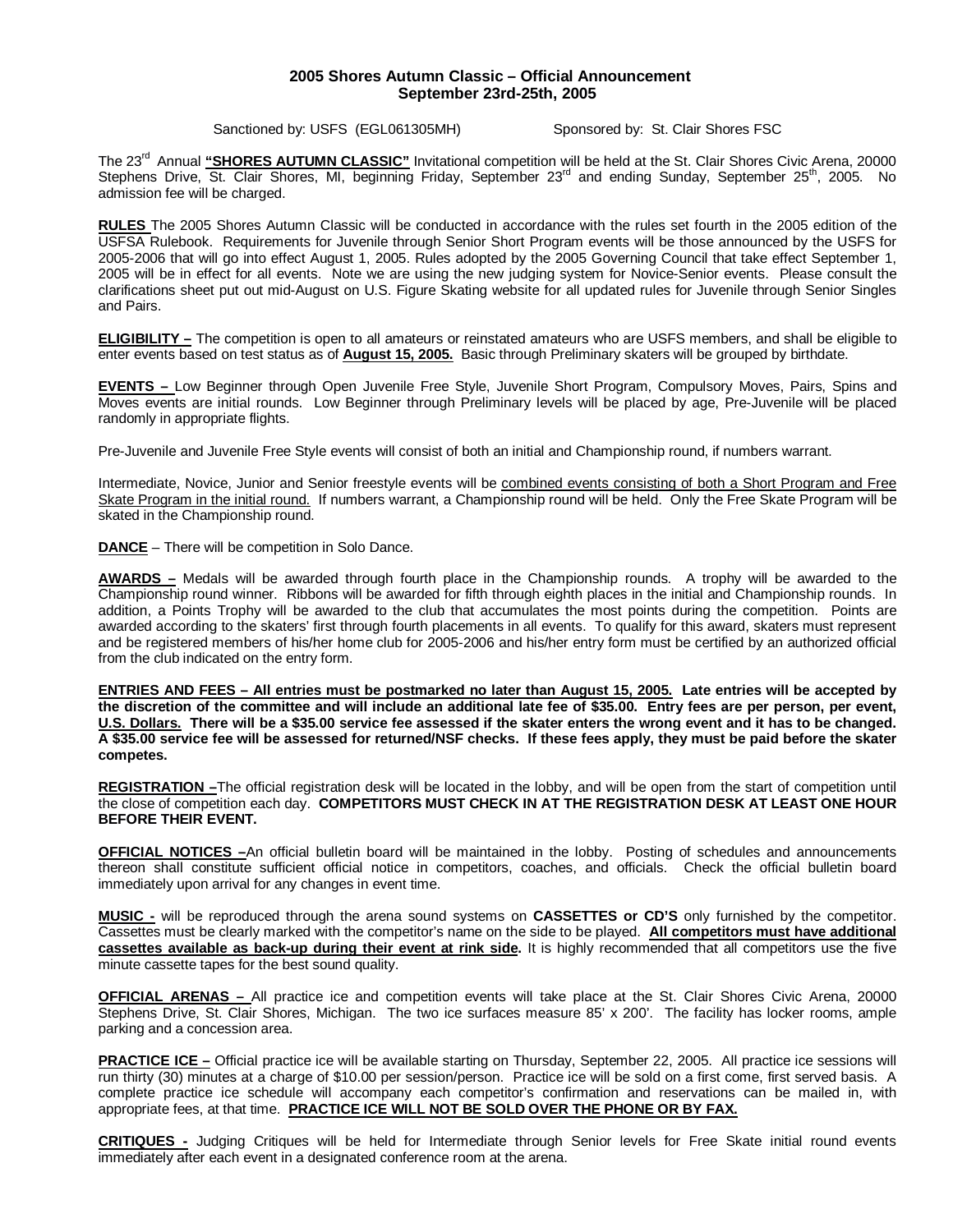#### **COMPULSORY, SPINS AND MOVES PROGRAMS**

(Skaters may compete one level higher than their test level.) **NOTE:** Test requirements are the same as listed under Single Free Skating Events.

| <b>Test Level</b>                                             | <b>Compulsory</b>                                                                                                                                                                                                                                                                                                                                                   | <b>Spins and Moves</b>                                                                                                                                                                                                                                                              |
|---------------------------------------------------------------|---------------------------------------------------------------------------------------------------------------------------------------------------------------------------------------------------------------------------------------------------------------------------------------------------------------------------------------------------------------------|-------------------------------------------------------------------------------------------------------------------------------------------------------------------------------------------------------------------------------------------------------------------------------------|
| Low<br><b>Beginner</b>                                        | 1/2 revolution jump, toe loop, two foot spin (min. 3<br>revolutions), lunge                                                                                                                                                                                                                                                                                         | None                                                                                                                                                                                                                                                                                |
|                                                               | 1 Minute                                                                                                                                                                                                                                                                                                                                                            |                                                                                                                                                                                                                                                                                     |
| High<br><b>Beginner</b>                                       | Waltz jump/toe loop combination, loop or salchow<br>jump, forward one foot upright spin (min. 3<br>revolutions), forward spiral                                                                                                                                                                                                                                     | None                                                                                                                                                                                                                                                                                |
|                                                               | 1 Minute                                                                                                                                                                                                                                                                                                                                                            |                                                                                                                                                                                                                                                                                     |
| Pre-<br><b>Preliminary</b>                                    | Single jump (no axel, may not be repeated in<br>combination), single-single jump combination (no<br>axel), forward spin (sit, camel, or upright) with a<br>min. 3 revolutions, forward spiral sequence.                                                                                                                                                             | None                                                                                                                                                                                                                                                                                |
|                                                               | 1 % Minutes                                                                                                                                                                                                                                                                                                                                                         |                                                                                                                                                                                                                                                                                     |
| <b>Preliminary</b>                                            | Single jump (may not be repeated in combination),<br>single-single jump combination, One foot backspin<br>(position optional, may not commence with a jump,<br>min. 3 revolutions), edge spiral, spread eagle or Ina<br>Bauer, circular step sequence.                                                                                                              | One foot forward upright spin- NO LAYBACKS (min. 4 revs.), sit<br>spin (min. 4 revs.), one foot upright back spin (min. 4 revs.)<br>footwork sequence of any pattern, one field element.                                                                                            |
|                                                               | 1 % Minutes                                                                                                                                                                                                                                                                                                                                                         | 2 Minutes or less                                                                                                                                                                                                                                                                   |
| <b>PreJuvenile</b><br><b>Comulsory</b><br><b>Moves</b><br>And | Single jump (may not be repeated in combination),<br>single-single jump combination (must include a<br>loop jump-axels are permitted), combination spin<br>with 1 change of foot, may change of position-may<br>not commence with a jump, min. 4 revolutions each<br>foot, solo spin (may not commence with a jump,<br>min. 4 revolutions), circular step sequence. | <b>Combined Level Event</b><br>Camel spin (min. 4 revs.), combination spin with only one<br>change of foot (min. 4 revs. on each foot), layback spin (min. 4<br>revs.), footwork sequence of any pattern, one field element.                                                        |
| PreJuvenile/<br><b>Juvenile</b>                               | 1 1/ <sub>2</sub> Minutes                                                                                                                                                                                                                                                                                                                                           | 2 Minutes or less                                                                                                                                                                                                                                                                   |
| <b>Spins/Moves</b>                                            | CM FOR PRE JUVENILE ONLY (JUV HAS SP)                                                                                                                                                                                                                                                                                                                               |                                                                                                                                                                                                                                                                                     |
| Intermediate/<br><b>Novice</b>                                | None                                                                                                                                                                                                                                                                                                                                                                | <b>Combined Level Event</b><br>Flying spin (min. 5 revs.), layback spin (min. 5 revs.), combination<br>spin with three different positions and only one change of foot<br>(min. 5 revs. on each foot), footwork sequence of any pattern,<br>one field element.<br>2 Minutes or less |
| Junior/                                                       | None                                                                                                                                                                                                                                                                                                                                                                | <b>Combined Level Event</b>                                                                                                                                                                                                                                                         |
| <b>Senior</b>                                                 |                                                                                                                                                                                                                                                                                                                                                                     | Flying spin (min. 8 revs.), layback spin (min. 8 revs.),<br>combination spin with three different positions and only one<br>change of foot (min. 6 revs. on each foot), footwork sequence of<br>any pattern, one field element.                                                     |
|                                                               |                                                                                                                                                                                                                                                                                                                                                                     | 2 1/2 Minutes or less                                                                                                                                                                                                                                                               |

**COMPULSORY PROGRAMS –** All events shall be skated without music, in a program form of the skater selection using ½ the ice surface. All time limits are **maximum.** Elements may be skated in any order. There must be no steps or turns between jumps in a combination jump. Spin revolutions must be in position to be counted. Excessive footwork and added elements will be penalized.

**SPINS AND MOVES COMPULSORY -** Skaters will create a compulsory spin program according to the requirements for their level. Two marks will be awarded, technical merit and presentation of the elements. The technical merit mark will include quality of spins (centering, speed of rotation, positions and revolutions) and difficulty of the footwork. The presentation mark will include ice utilization, flow, quality of field element and creativity. **Quality of the spins will be the emphasis.**

In addition to the spins required for each level, all skaters must include in their program, one field element such as a spread eagle, spiral or bauer, and one footwork sequence. Skaters are to link the elements together with minimal crossovers, instead using turns and moves in the field. All events will be done on half ice.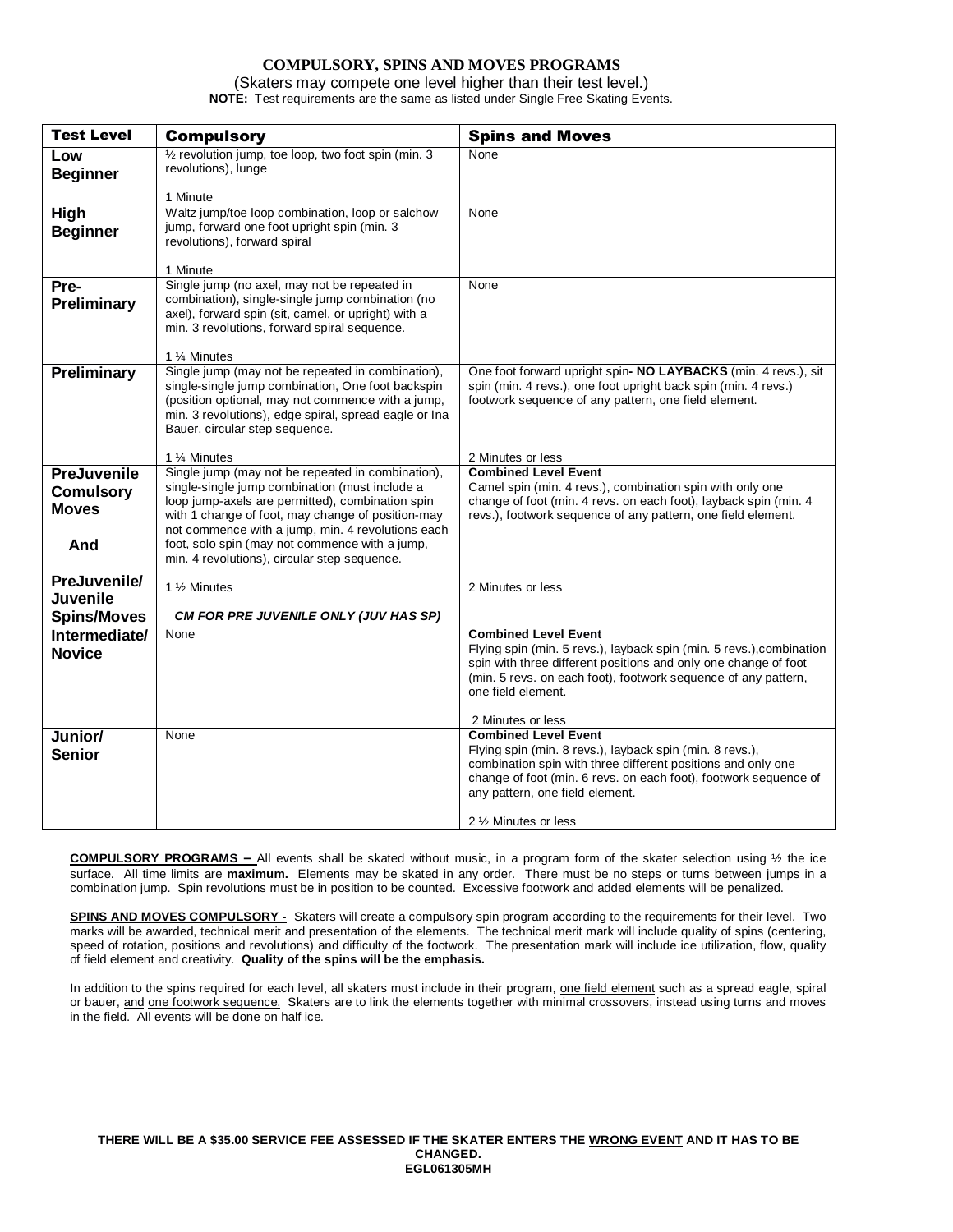### **FREE SKATING EVENTS**

#### **(**Events can be skated at Free Skating test level or one level higher.)

Singles Free Skating Balanced program requirements are defined in Rule 3600. Please consult the clarification sheet for Juvenile-Senior Singles and Pairs put out mid-August, 2005 on USFS website for all updated rules."

| <b>Test Level</b>                                                                                                                                   | <b>Free Skating</b>                                                                                                                                                                                                                                                | <b>Short Program</b>                                                                                                                                                                                                                                                                                                                                                                                                                                                                                                                                                                                |
|-----------------------------------------------------------------------------------------------------------------------------------------------------|--------------------------------------------------------------------------------------------------------------------------------------------------------------------------------------------------------------------------------------------------------------------|-----------------------------------------------------------------------------------------------------------------------------------------------------------------------------------------------------------------------------------------------------------------------------------------------------------------------------------------------------------------------------------------------------------------------------------------------------------------------------------------------------------------------------------------------------------------------------------------------------|
| <b>Low Beginner</b><br>Not Passed Pre-Preliminary<br>F/S Test or its equivalent.                                                                    | May include any 1/2 revolution jumps<br>plus salchows, toe loops. NO flying<br>spins, combination spins or backspins.<br>1 to 1 $\frac{1}{2}$ Minutes $+/-$ 10 seconds                                                                                             | None                                                                                                                                                                                                                                                                                                                                                                                                                                                                                                                                                                                                |
| <b>High Beginner</b><br>Not Passed Pre-Preliminary<br>F/S Test or equivalent.                                                                       | May include any $\frac{1}{2}$ revolution jumps<br>plus salchows, toe loops, and loops.<br>NO flying spins.<br>1 to 1 $\frac{1}{2}$ Minutes +/- 10 seconds                                                                                                          | None                                                                                                                                                                                                                                                                                                                                                                                                                                                                                                                                                                                                |
| <b>Pre-Preliminary</b><br>Passed Pre-Preliminary<br>F/S Test/No higher                                                                              | May include axels but not double jumps<br>or flying spins.<br>1 to 1 $\frac{1}{2}$ Minutes $+/-$ 10 seconds                                                                                                                                                        | None                                                                                                                                                                                                                                                                                                                                                                                                                                                                                                                                                                                                |
| <b>Preliminary Limited</b><br>Passed Preliminary<br>F/S Test /No higher                                                                             | May include axels. May not include<br>double jumps or flying spins.<br>1 $\frac{1}{2}$ to 2 Minutes +/- 10 seconds                                                                                                                                                 | None                                                                                                                                                                                                                                                                                                                                                                                                                                                                                                                                                                                                |
| Preliminary<br>Passed Preliminary<br>F/S Test<br>No higher                                                                                          | Axel plus up to two different double<br>jumps, which may be repeated as<br>individual jumps, jump sequence or<br>jump combinations. (Rule 3700 and as<br>per Governing Council 2005.)                                                                              | None                                                                                                                                                                                                                                                                                                                                                                                                                                                                                                                                                                                                |
| Pre-Juvenile*<br>Passed Pre-Juvenile<br>F/S Test /No higher<br>Initial and Championship<br>rounds will consist of the<br>free skating program only. | 1 $\frac{1}{2}$ to 2 Minutes +/- 10 seconds<br>Axel plus up to four different double<br>jumps, which may be repeated as<br>individual jumps, jump sequences or<br>jump combinations. (Rule 3690 and as<br>per Governing Council 2005.)<br>2 Minutes +/- 10 seconds | None                                                                                                                                                                                                                                                                                                                                                                                                                                                                                                                                                                                                |
| <b>Open Juvenile</b><br>Passed Juvenile<br>F/S Test /No higher                                                                                      | Must be 13 years of age or older as of<br>closing date.<br>Same requirements as Juvenile.<br>2 Minutes 15 Seconds +/- 10 seconds                                                                                                                                   | Same requirements as Juvenile<br>2 Minutes                                                                                                                                                                                                                                                                                                                                                                                                                                                                                                                                                          |
| Juvenile *<br>Passed Juvenile<br>F/S Test/No higher<br>Initial and Championship<br>rounds will consist of the<br>free skating program only.         | As stated in the 2005-2006 USFS<br>Official Rulebook. Rule 3680 and as<br>per Governing Council 2005.<br>2 Minutes 15 seconds +/- 10 seconds                                                                                                                       | Axel Jump, may not be repeated in the combination. Double jump; may<br>not be repeated in the combination. One Jump combination consisting<br>of one single jump/double jump or two double jumps (may not include<br>axel or double jump completed as solo requirement). Solo spin; min. 5<br>revolutions in position, may not be commenced with a jump/no change<br>of position or foot. Spin Combination, only one change of foot and only<br>one change of position (min. 4 revs. each foot); step sequence fully<br>utilizing the ice surface (straight, circular, or serpentine).<br>2 Minutes |
| Intermediate *<br>Passed Intermediate<br>F/S Test<br>No higher<br><b>Combined Event</b>                                                             | As stated in the USFS Official<br>Rulebook. Rule 3673 and as per<br>Governing Council 2005.<br>2 1/2 Minutes                                                                                                                                                       | As stated in the 2005-2006 USFS Official Rulebook. Rule 3671 and<br>3672 and as per Governing Council 2005. Change in elements A, B, D.<br>All others stay the same.<br>2 Minutes                                                                                                                                                                                                                                                                                                                                                                                                                   |
| Novice *<br>Passed Novice<br>F/S Test<br>No higher<br><b>Combined Event</b>                                                                         | As stated in the 2005-2006 USFS<br>Official Rulebook. Rule 3663 and as<br>per Governing Council 2005.<br>3 Minutes - Ladies +/-10 seconds<br>$3\,\%$ Minutes – Men +/- 10 seconds                                                                                  | As stated in the 2005-2006 USFS Rulebook. Rule 3661 (Men) and<br>Rule 3662 (Ladies) and as per Governing Council 2005.<br>2 Minutes 30 seconds max                                                                                                                                                                                                                                                                                                                                                                                                                                                  |
| Junior *<br>Passed Junior<br>FS test and no higher.<br><b>Combined Event</b>                                                                        | As stated in the 2005-2006 USFS<br>Official Rulebook. Rule 3653.<br>$3\frac{1}{2}$ Minutes - Ladies +/- 10 seconds<br>4 Minutes – Men +/- 10 seconds                                                                                                               | As stated in the 2005-2006 USFS Official Rulebook. Rule 3651 (Men)<br>and Rule 3652 (Ladies).<br>2 Minutes 50 Seconds or less (per ISU)                                                                                                                                                                                                                                                                                                                                                                                                                                                             |
| Senior *<br><b>Passed Senior</b><br>FS Test/No higher<br><b>Combined Event</b>                                                                      | As stated in 2005-2006 USFS Official<br>Rulebook. Rule 3643<br>4 Minutes - Ladies +/- 10 seconds<br>$4\frac{1}{2}$ Minutes – Men +/- 10 seconds                                                                                                                    | As Stated in the 2005-2006 USFS Official Rulebook. Rule 3641 (Men)<br>and Rule 3642 (Ladies).<br>2 Minutes 50 Seconds or less (per ISU)                                                                                                                                                                                                                                                                                                                                                                                                                                                             |